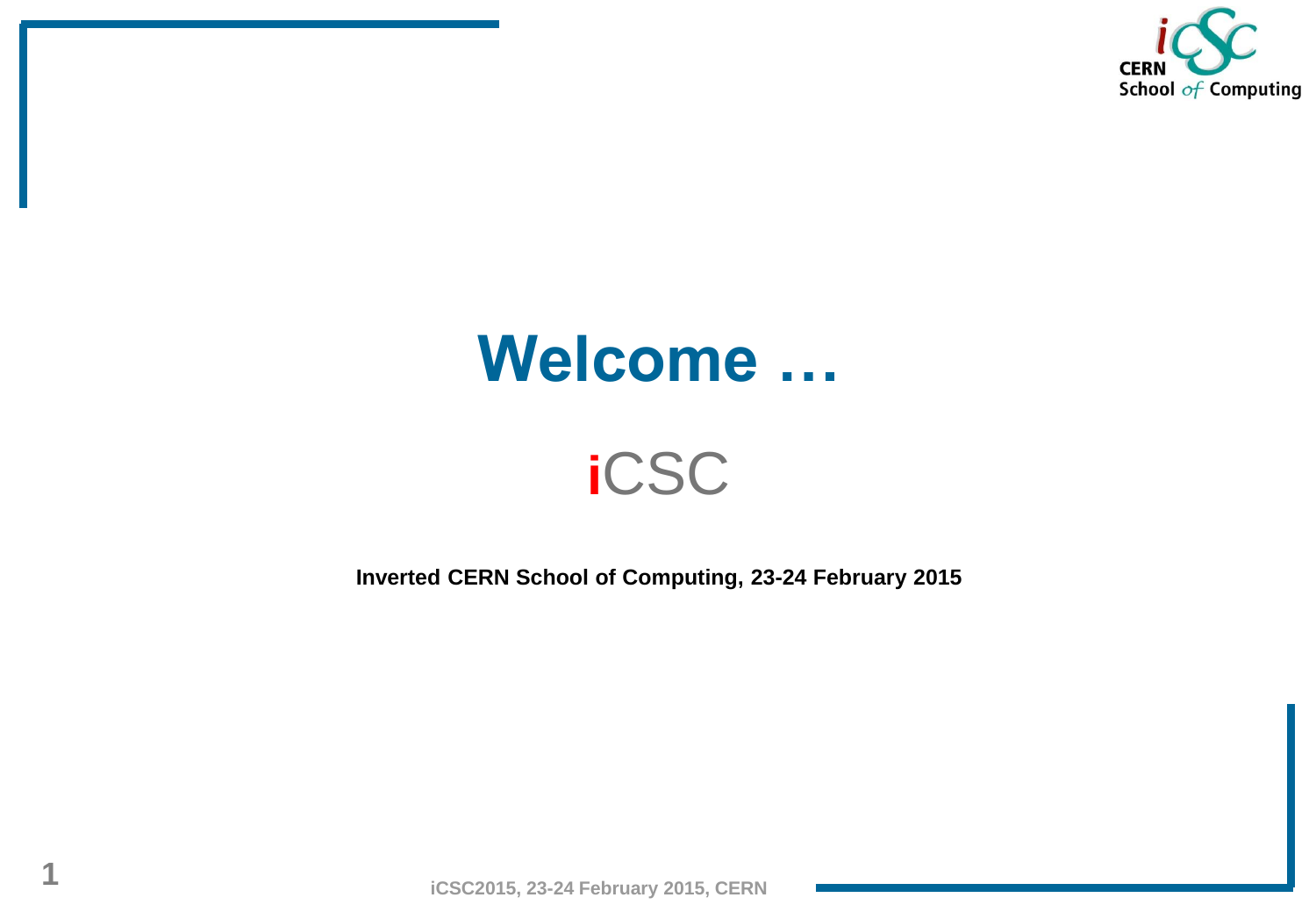

**i**CSC i = inverted

#### *"Where students turn into teachers"*

#### Involving former CSC participants to deliver advanced education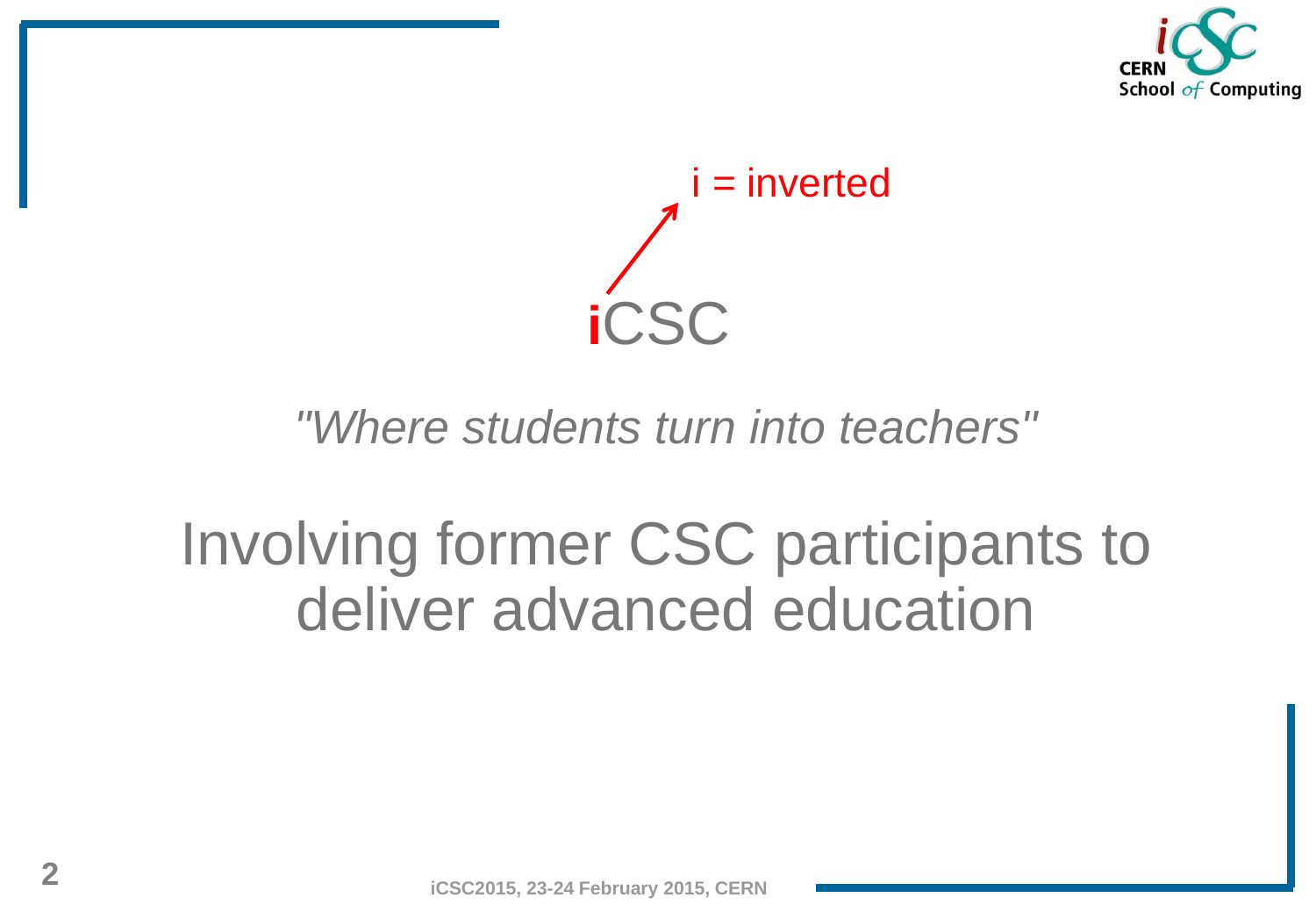

- **Aims at creating a common culture in scientific computing among young scientists and engineers involved in particle physics or other sciences, as a strategic direction to favor mobility and to facilitate the development of large computingoriented transnational projects.** 
	- <http://cern.ch/csc>
- **Participants come from worldwide laboratories and universities with typically of 15 to 30 different nationalities (60 different nationalities over the past 10 years).** 
	- <http://cern.ch/csc/alumni>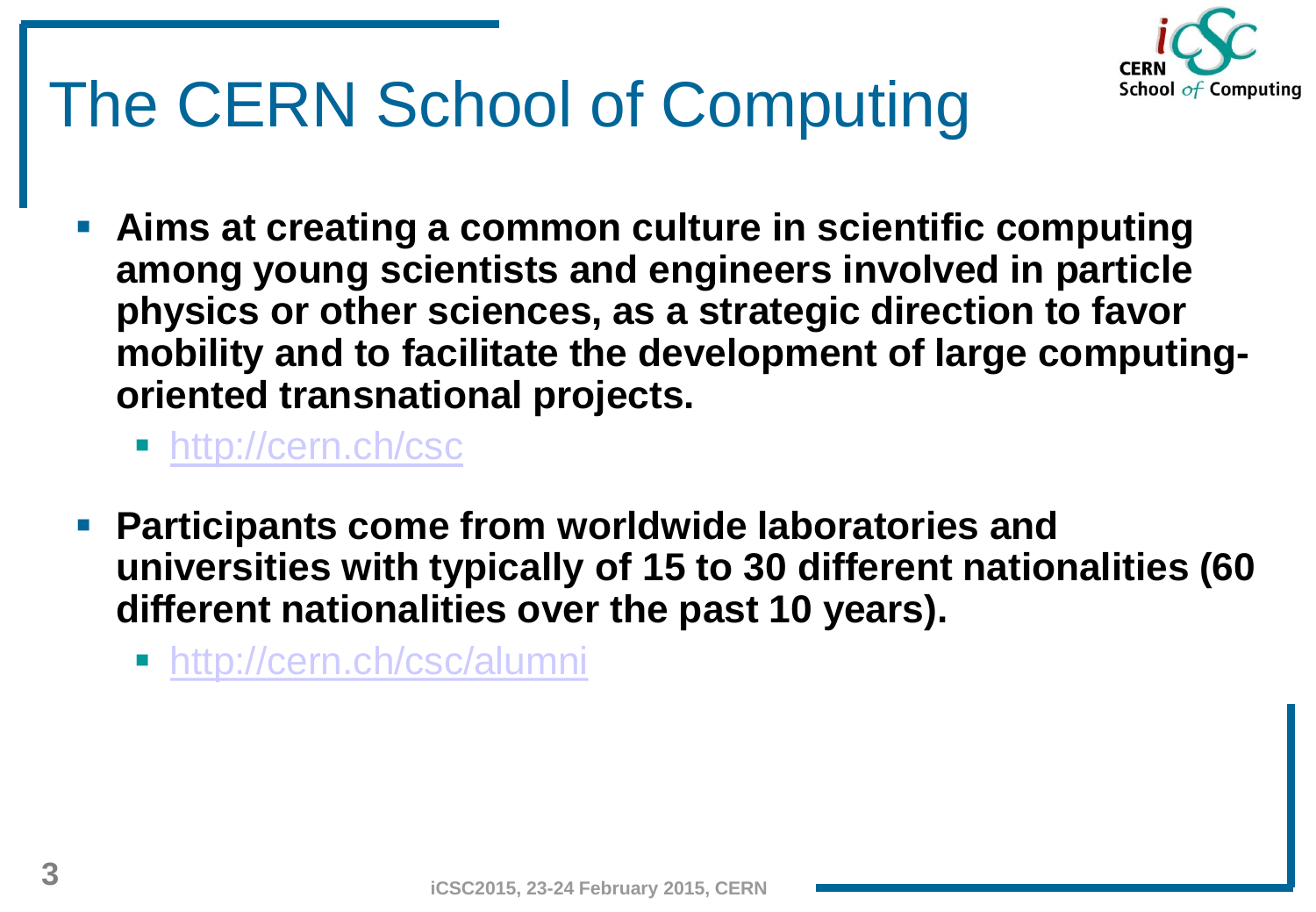

- **Aims at creating a common culture in scientific computing among young scientists and engineers involved in particle physics or other sciences, as a strategic direction to favor mobility and to facilitate the development of large computingoriented transnational projects.** 
	- <http://cern.ch/csc>
- **Participants come from worldwide laboratories and universities with typically of 15 to 30 different nationalities (60 different nationalities over the past 10 years).** 
	- <http://cern.ch/csc/alumni>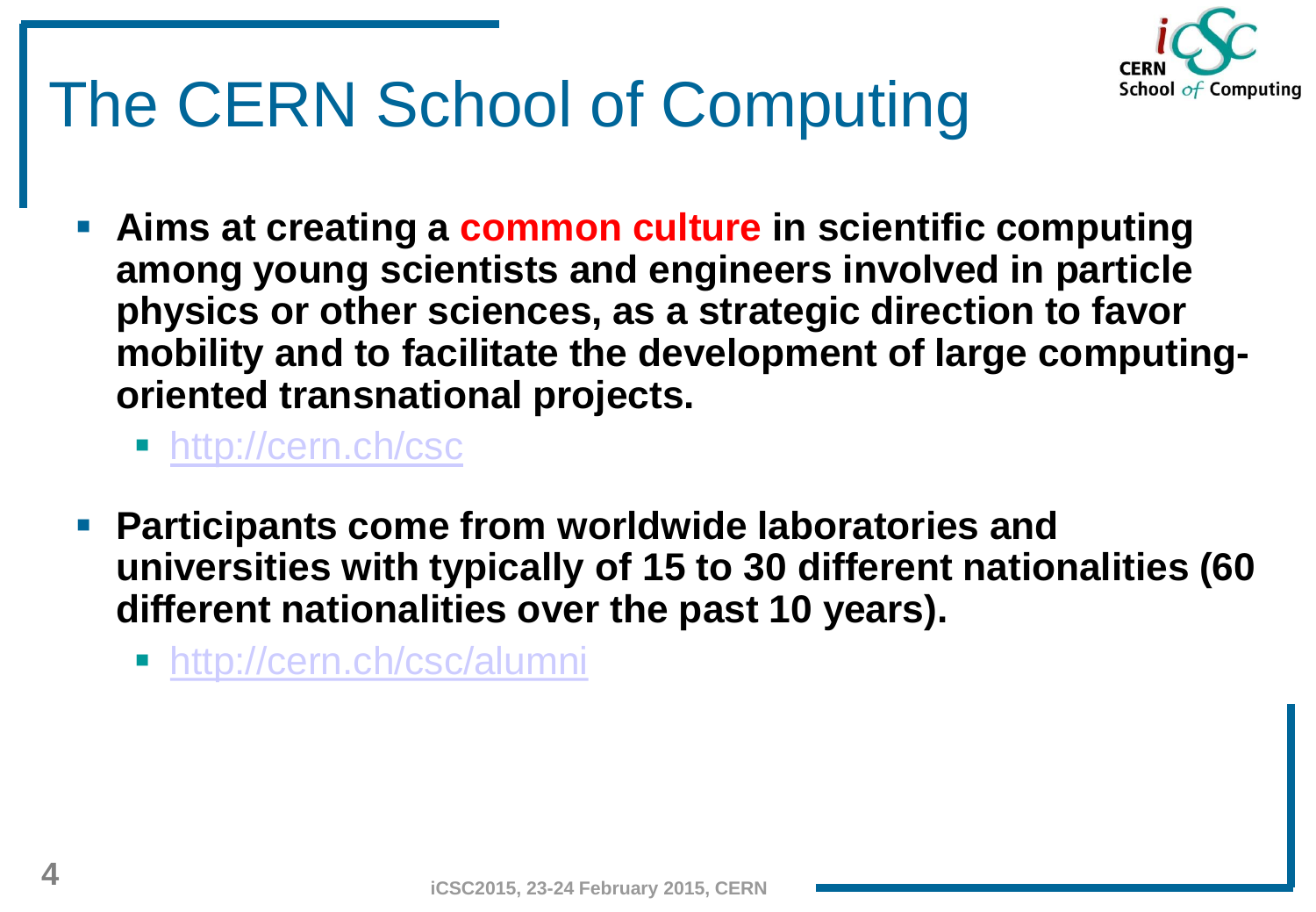

- **Aims at creating a common culture in scientific computing among young scientists and engineers involved in particle physics or other sciences, as a strategic direction to favor mobility and to facilitate the development of large computingoriented transnational projects.** 
	- <http://cern.ch/csc>
- **Participants come from worldwide laboratories and universities with typically of 15 to 30 different nationalities (60 different nationalities over the past 10 years).** 
	- <http://cern.ch/csc/alumni>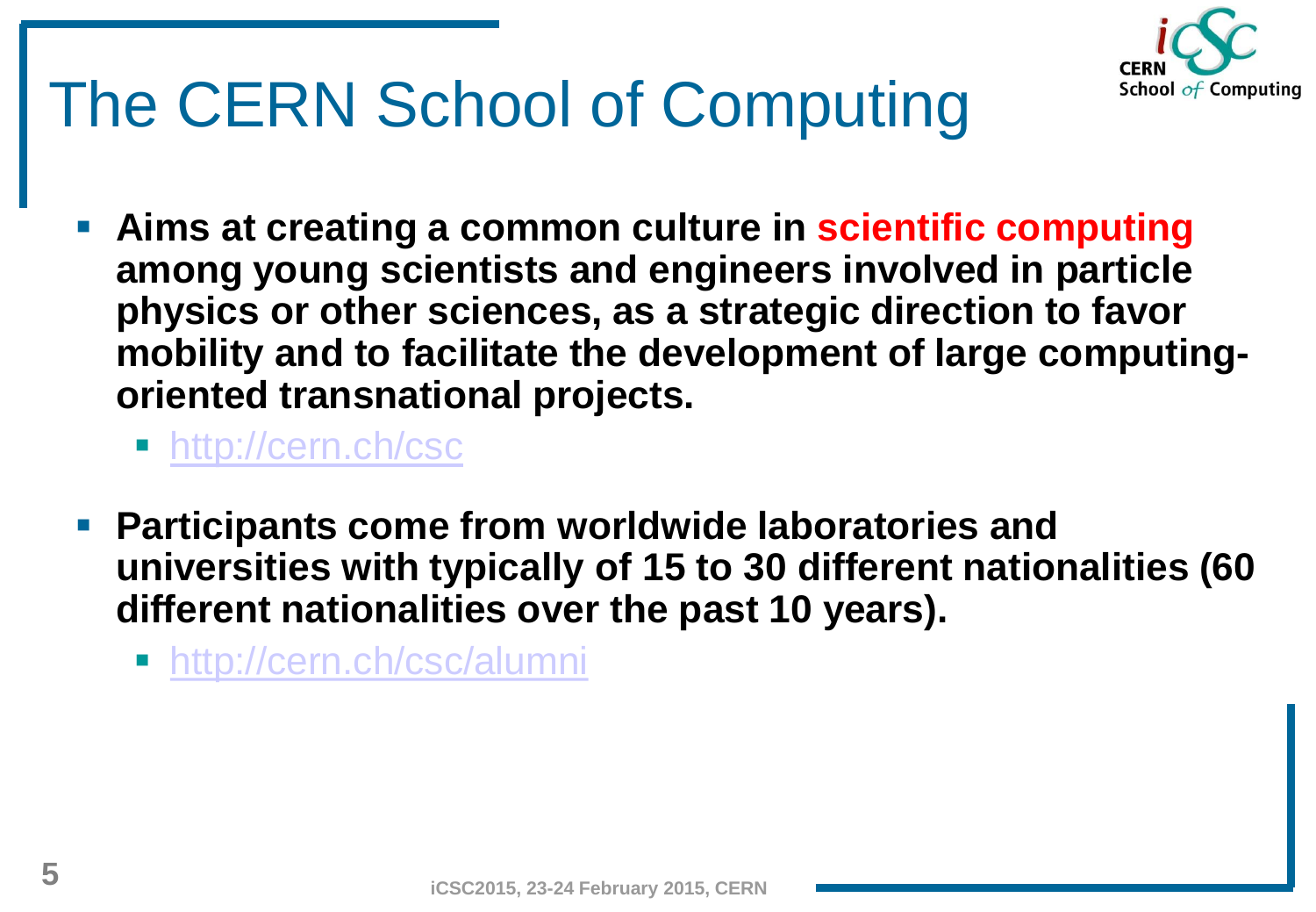

- **Aims at creating a common culture in scientific computing among young scientists and engineers involved in particle physics or other sciences, as a strategic direction to favor mobility and to facilitate the development of large computingoriented transnational projects.** 
	- <http://cern.ch/csc>
- **Participants come from worldwide laboratories and universities with typically of 15 to 30 different nationalities (60 different nationalities over the past 10 years).** 
	- <http://cern.ch/csc/alumni>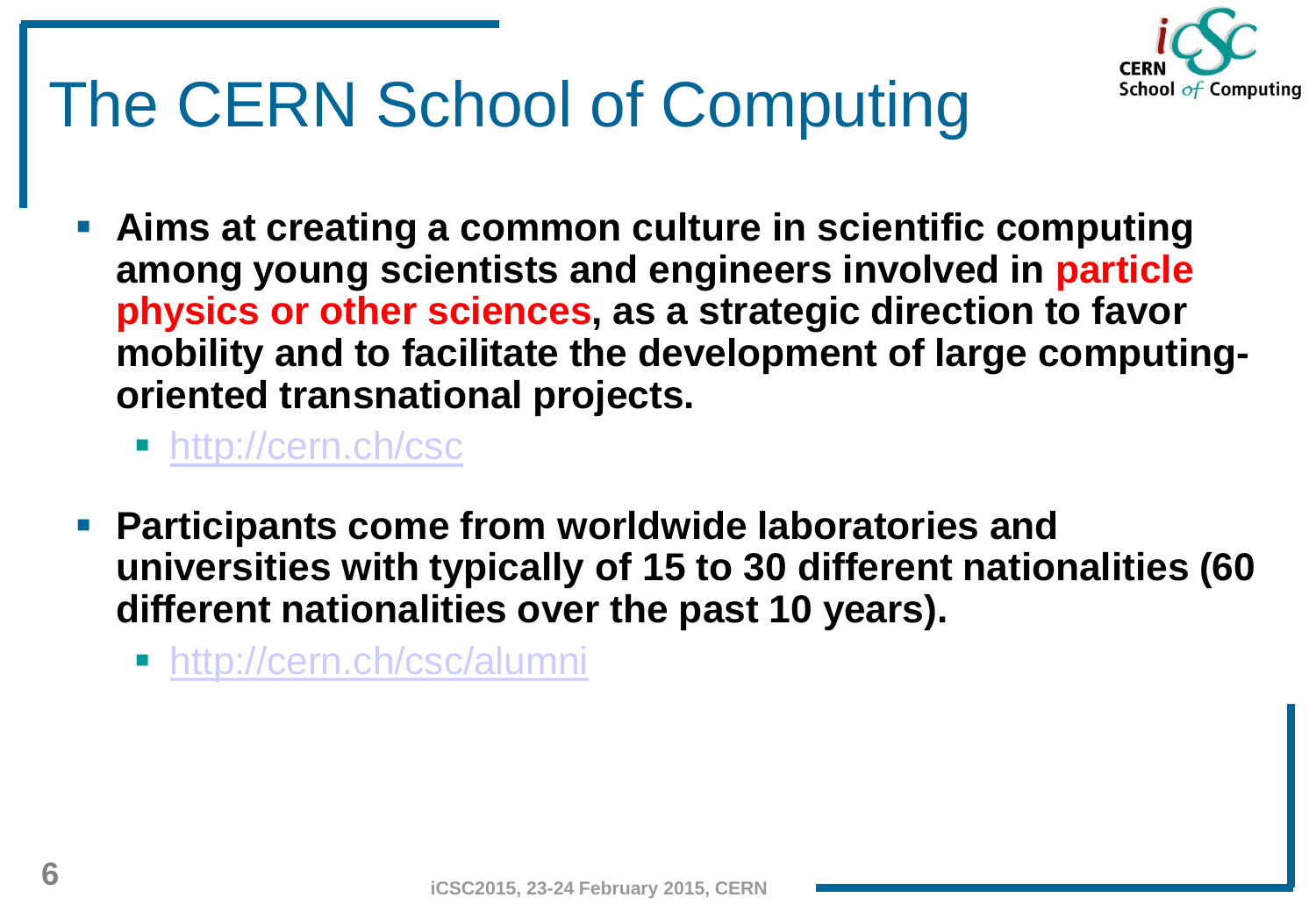

- **Aims at creating a common culture in scientific computing among young scientists and engineers involved in particle physics or other sciences, as a strategic direction to favor mobility and to facilitate the development of large computingoriented transnational projects.** 
	- <http://cern.ch/csc>
- **Participants come from worldwide laboratories and universities with typically of 15 to 30 different nationalities (60 different nationalities over the past 10 years).** 
	- <http://cern.ch/csc/alumni>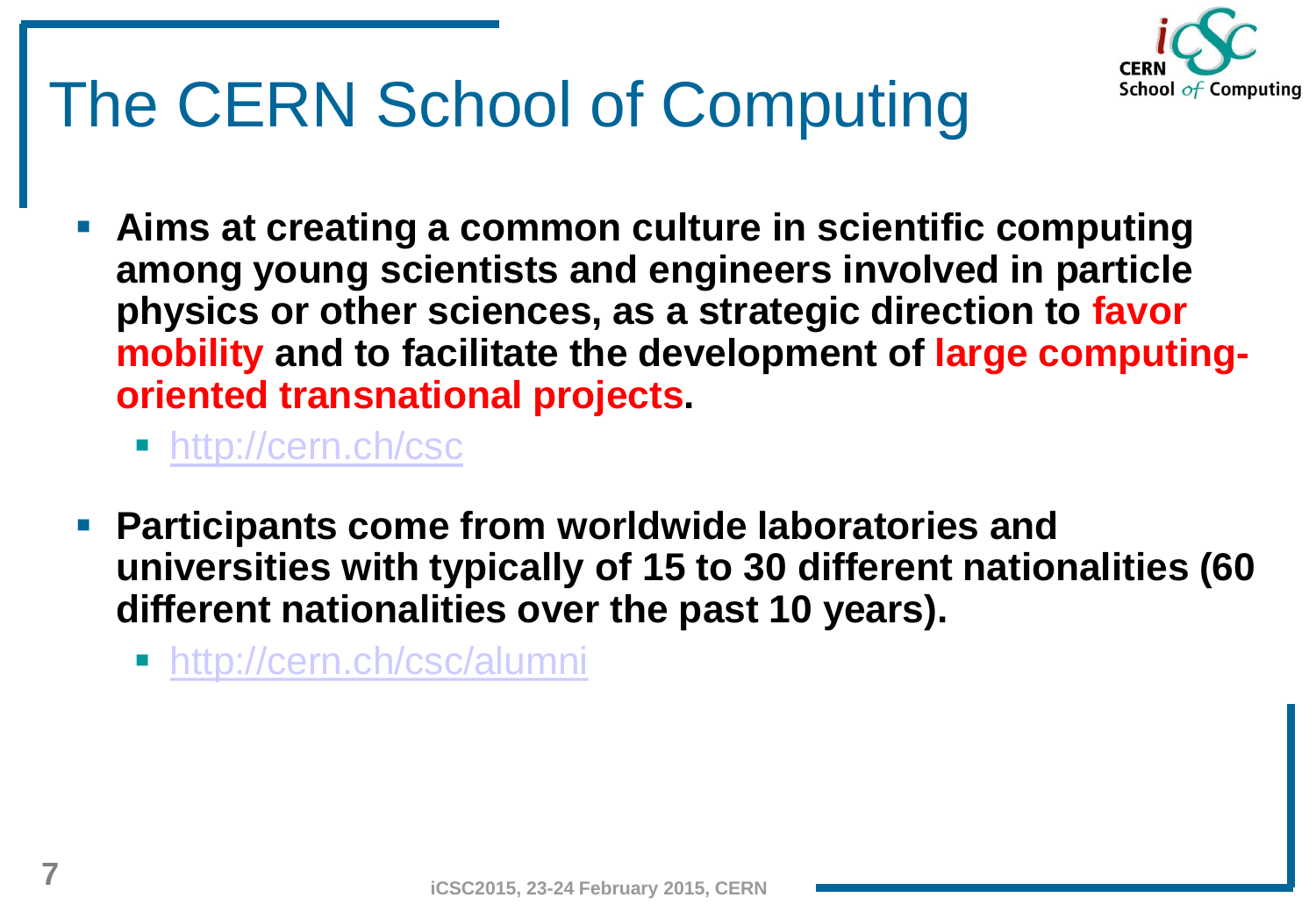

- **Aims at creating a common culture in scientific computing among young scientists and engineers involved in particle physics or other sciences, as a strategic direction to favor mobility and to facilitate the development of large computingoriented transnational projects.** 
	- <http://cern.ch/csc>
- **Participants come from worldwide laboratories and universities with typically of 15 to 30 different nationalities (60 different nationalities over the past 10 years).** 
	- <http://cern.ch/csc/alumni>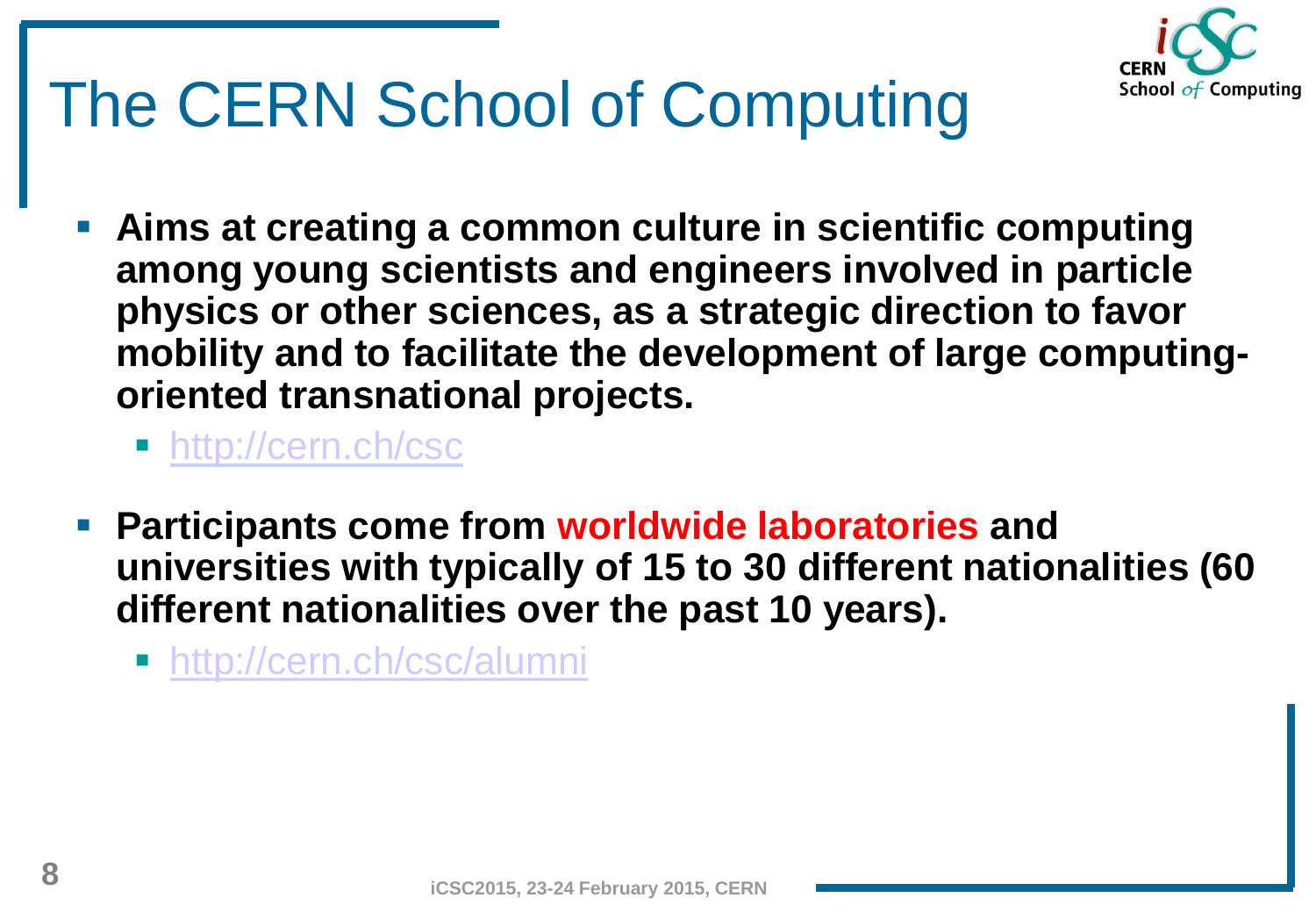

- **Aims at creating a common culture in scientific computing among young scientists and engineers involved in particle physics or other sciences, as a strategic direction to favor mobility and to facilitate the development of large computingoriented transnational projects.** 
	- <http://cern.ch/csc>
- **Participants come from worldwide laboratories and universities with typically of 15 to 30 different nationalities (60 different nationalities over the past 10 years).** 
	- <http://cern.ch/csc/alumni>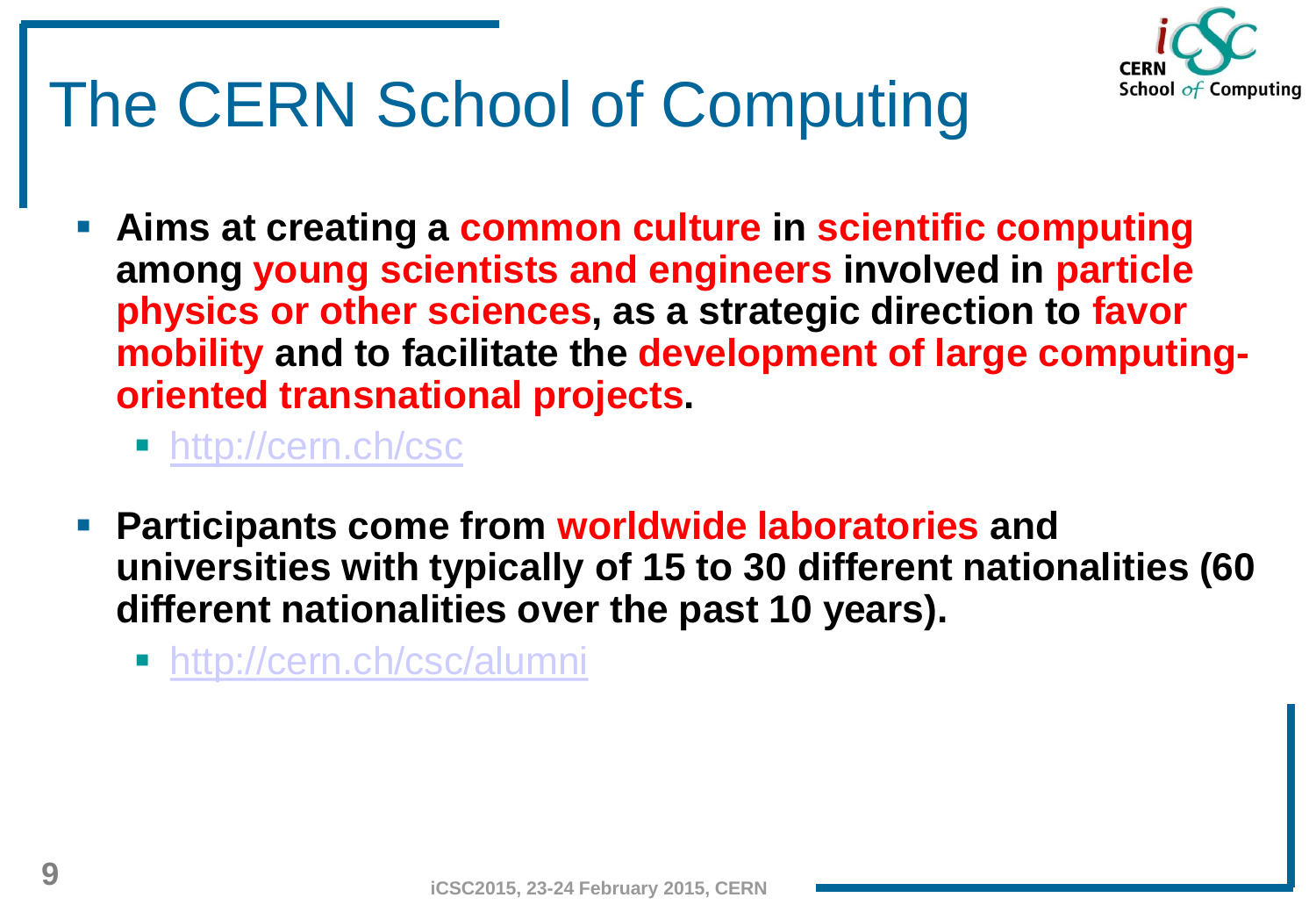

## Why an inverted CSC ?

 **At regular CSCs, the sum of the knowledge of the students often exceeds the one of lecturer teaching, and that it is frequent to find in the room real experts on particular topics. This is the idea behind iCSC.**

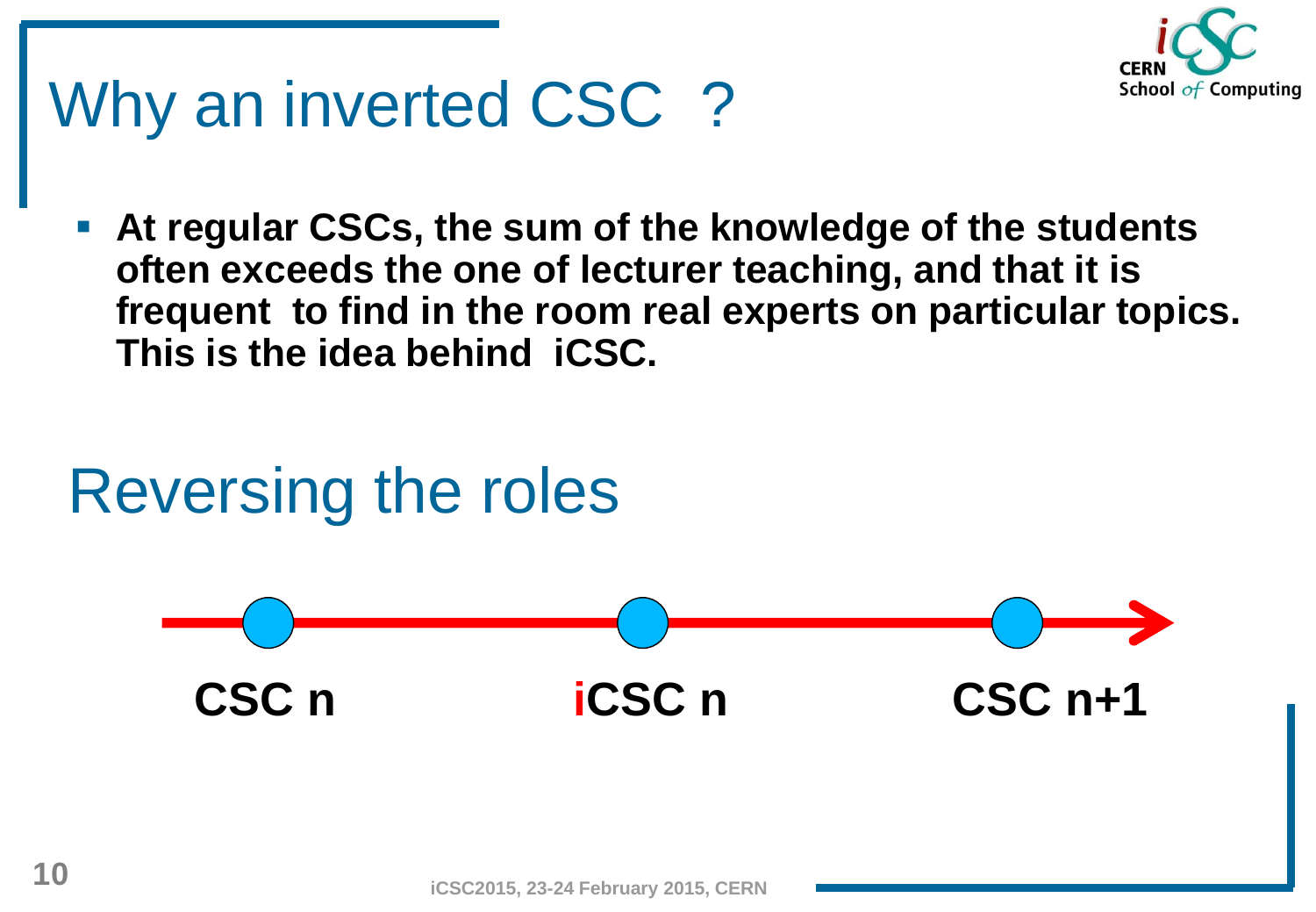

# It is the 8<sup>th</sup> edition in 10 years ...



















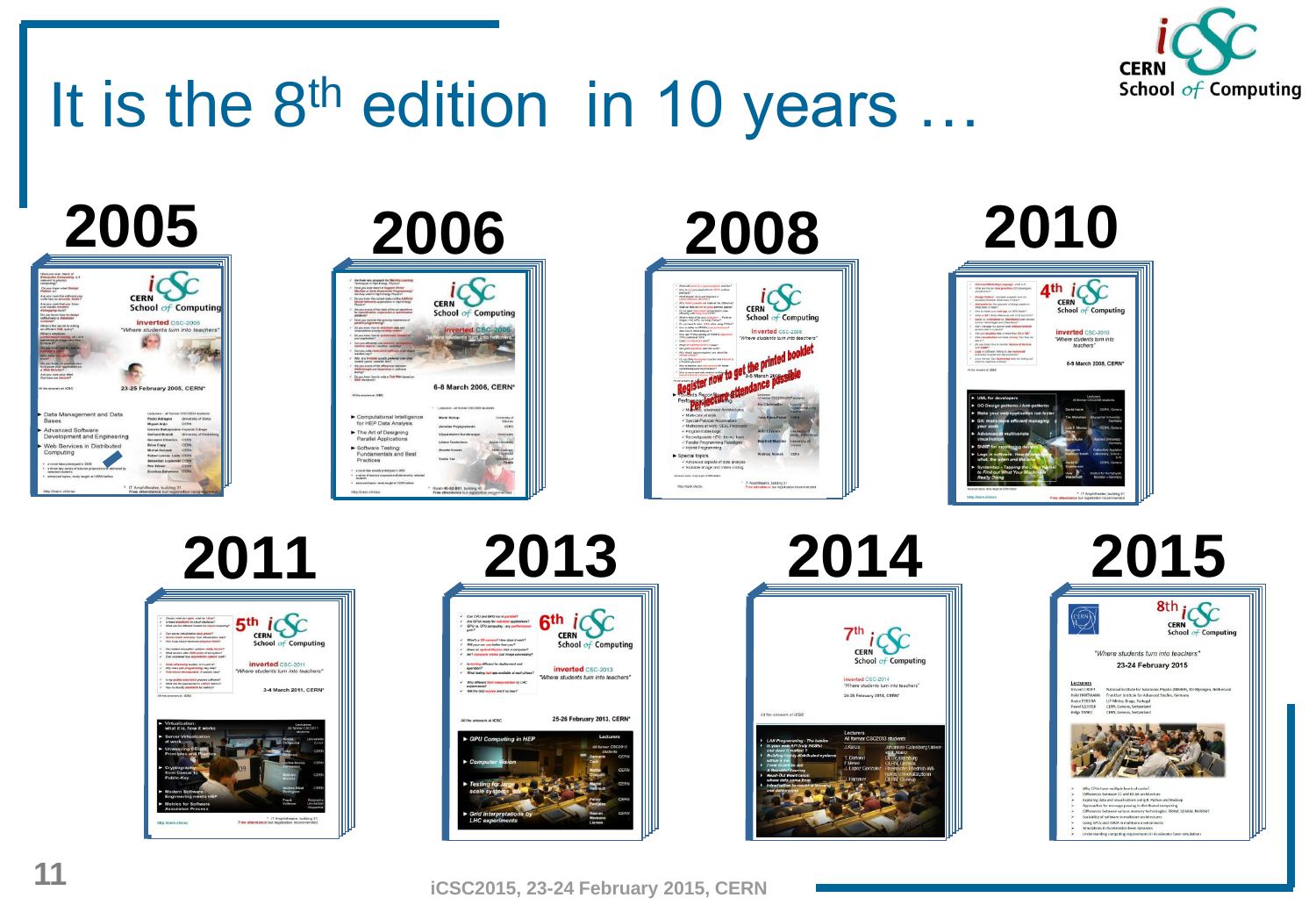

## The inverted CSC

 **At the end of each main school, we call students present to make proposals. When we receive sufficient proposals of appropriate quality, we organize an inverted school.**



 **The students combine their skills and elaborate on CSC related subjects.**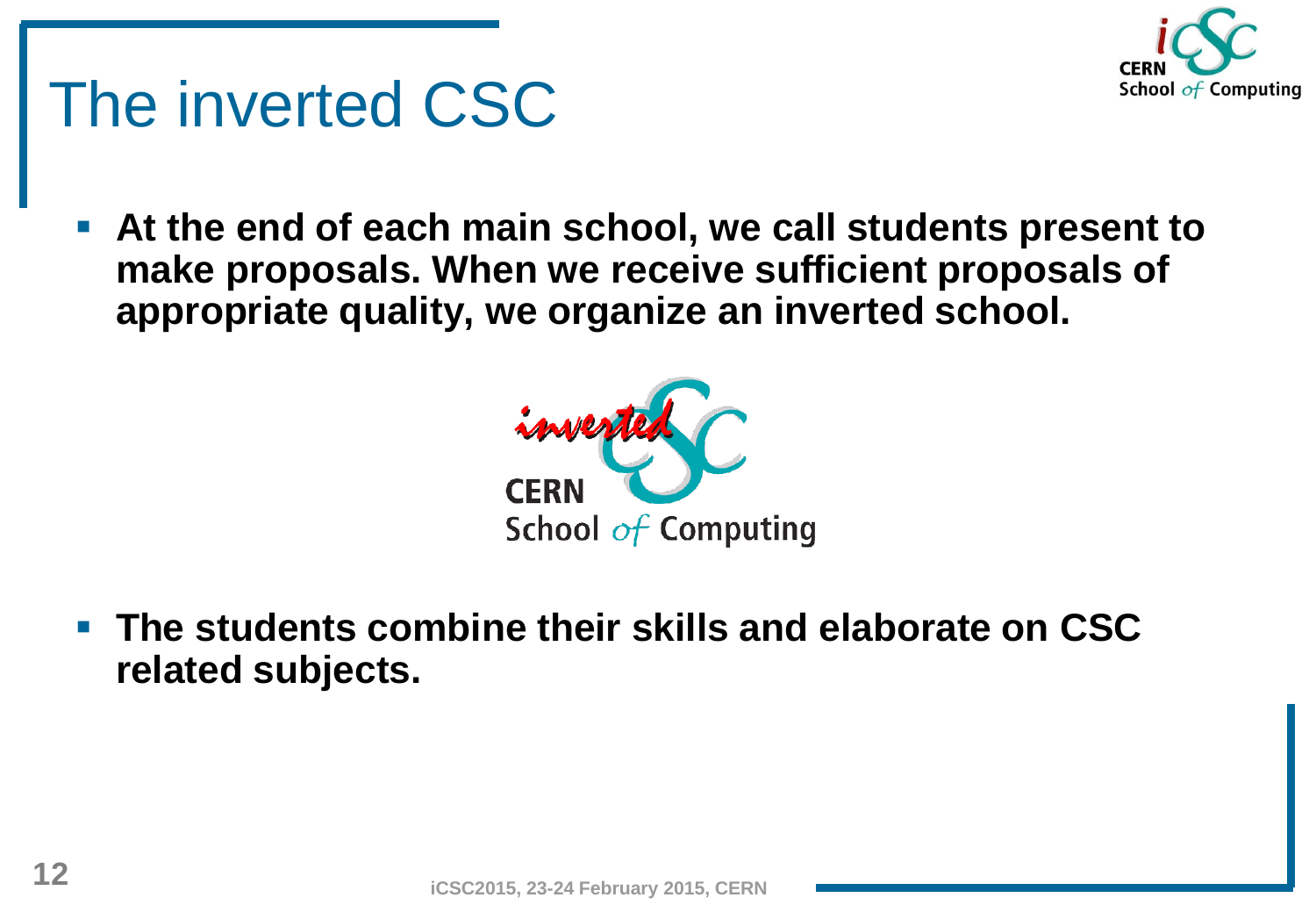

#### Lecturers at the iCSC

- **47 lectures so far … and 5 this year**
- **3 former iCSC lecturers have become lecturers at the main school** 
	- (Sebastian iCSC 2005, Andrzej iCSC 2008, Benjamin iCSC2010)

- **This year's speakers are from 4 different institutes:**
	- **NIKHEF / RU-Nijmegen Netherland**
	- **Figure 1** Frankfurt Institute for Advanced Studies Germany
	- **University of Minho/LIP Portugal**
	- **CERN, Switzerland**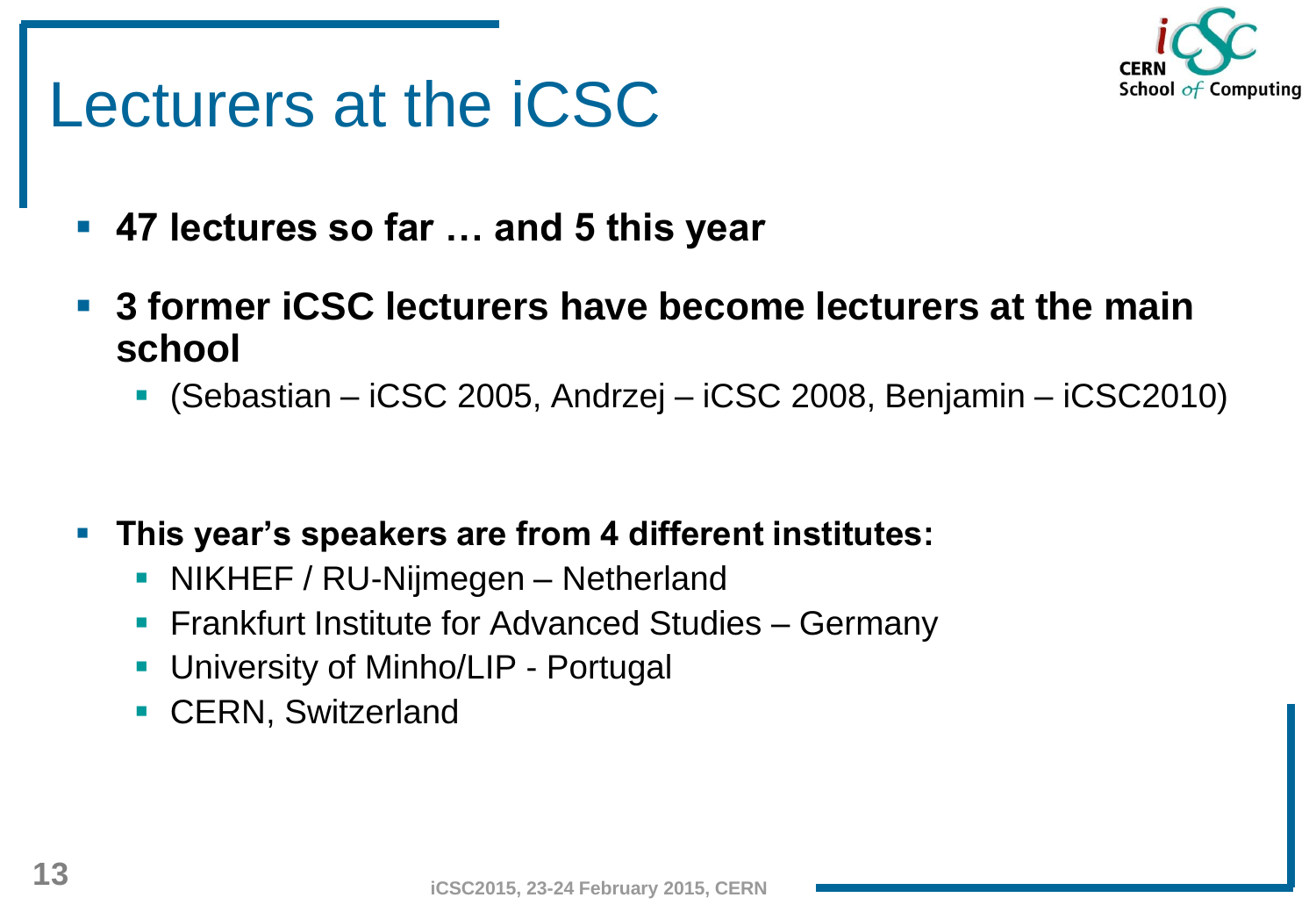

## This year programme

#### **Topics**

- **Exolution of processor architectures**
- Exploratory Data Analysis, Clustering and Data Preprocessing
- Bigger, Faster, High Perfomance, and Message Passing
- **High Performance Computing Across Heterogeneous Systems**
- **Simulation of Longitudinal Beam Dynamics**

#### **Speakers from CSC 2014, Braga**

**• Pawel, Vince, Helvi, André, and Helga** 











**14 iCSC2015, 23-24 February 2015, CERN**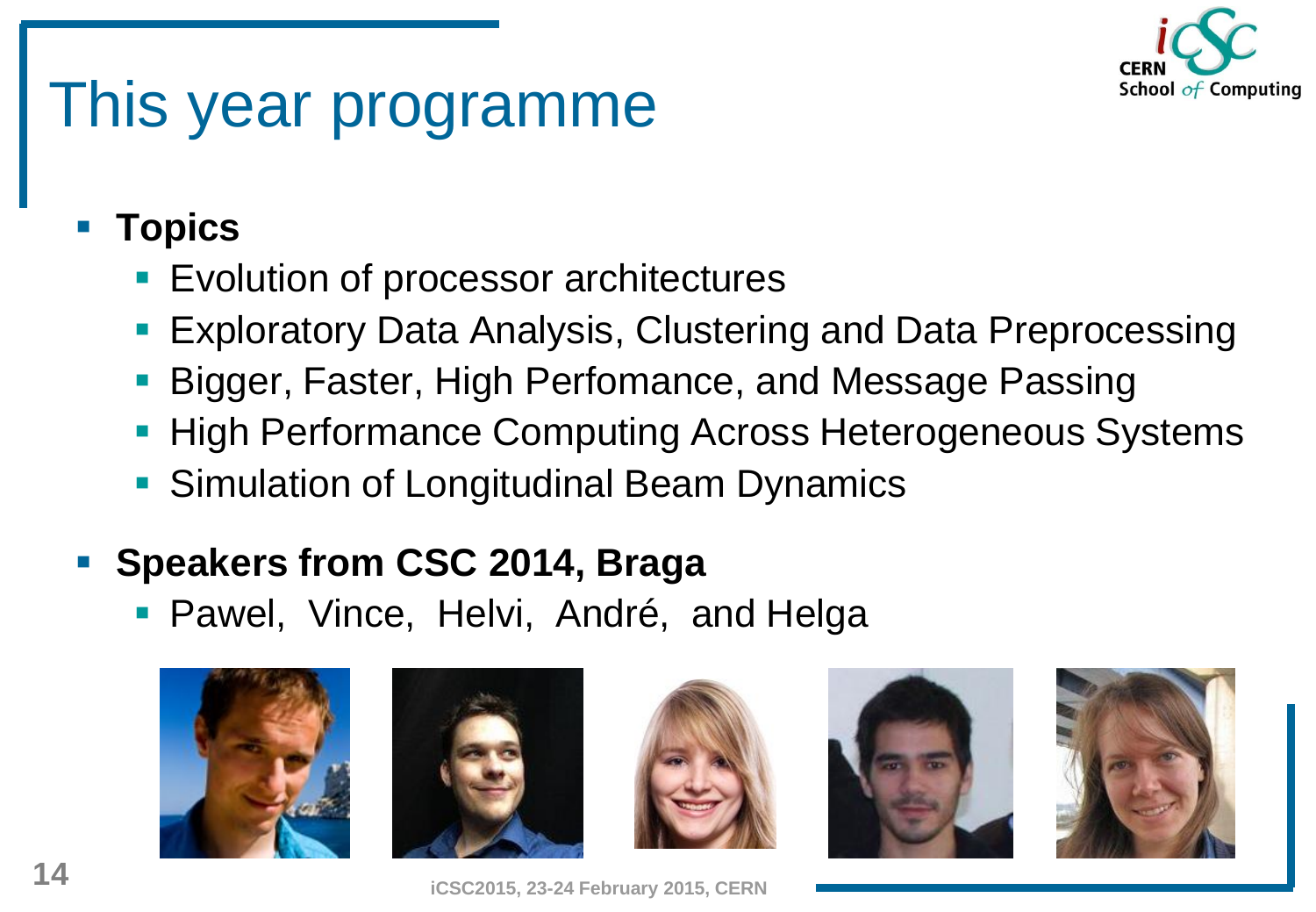

# Selection process for lectures

- **Discussion at the main school**
- **Lightning talks at the school**
- **Proposal after the main school**
- **Review by the CSC Advisory committee**
- **Lecture preparation and development with mentors** 
	- (2 mentors for each lecturer)
- **Presentation at the school<br>TODAY and<br>TODAY ADOW**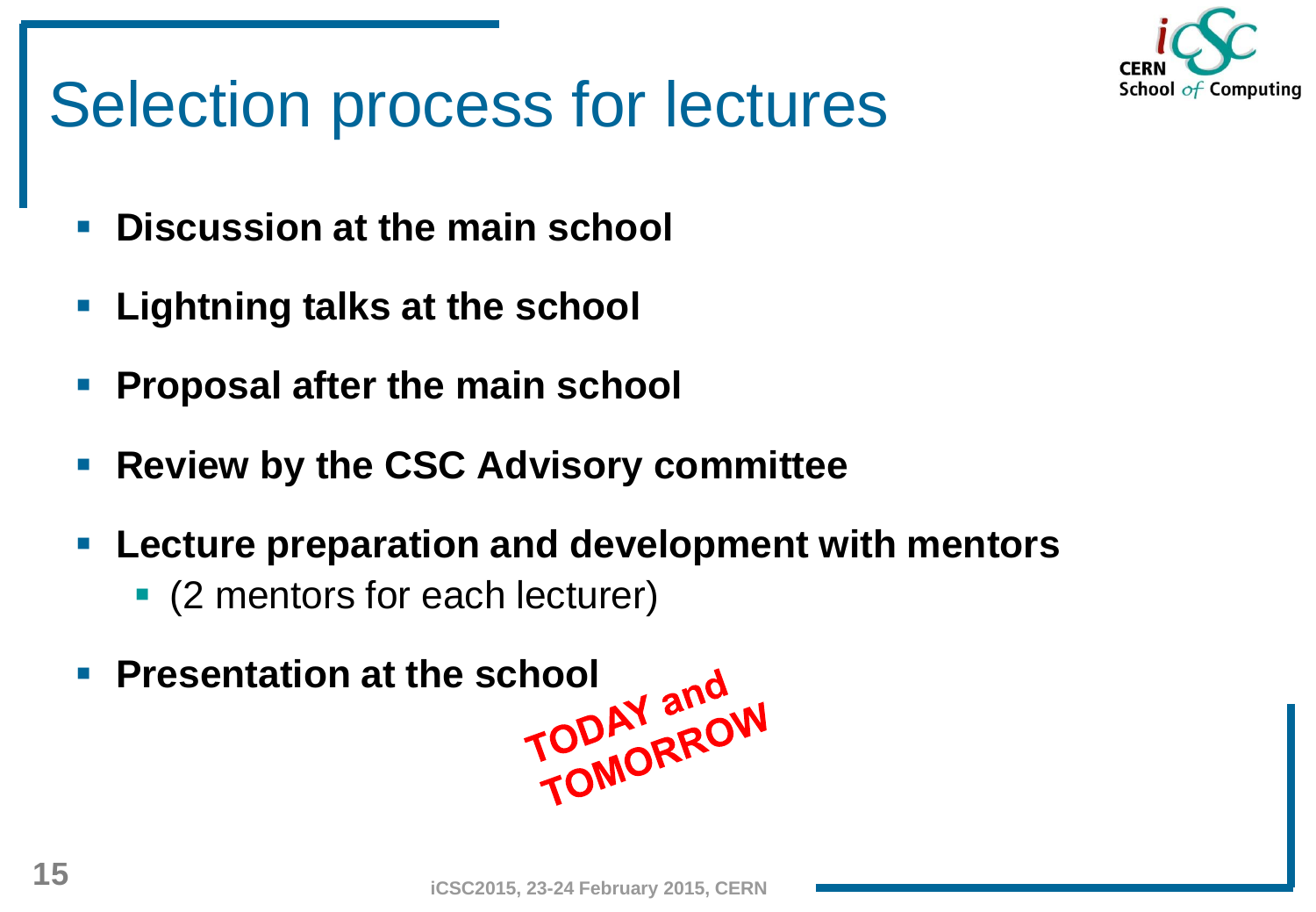

## This year's mentors

- **Danilo Piparo and Sebastian Lopienski**
	- for Pawel Szostek
- **Ivica Puljak and Benedikt Henger**
	- **Fight** for Vincent Croft
- **Andreas Peters and Giuseppe Lo Presti** 
	- for Helvi Hartmann
- **Andreas Peters and Sebastian Lopienski**
	- **Filter** for André Pereira
- **Danilo Piparo and Benedikt Henger**
	- **Fiddition Helga Timko**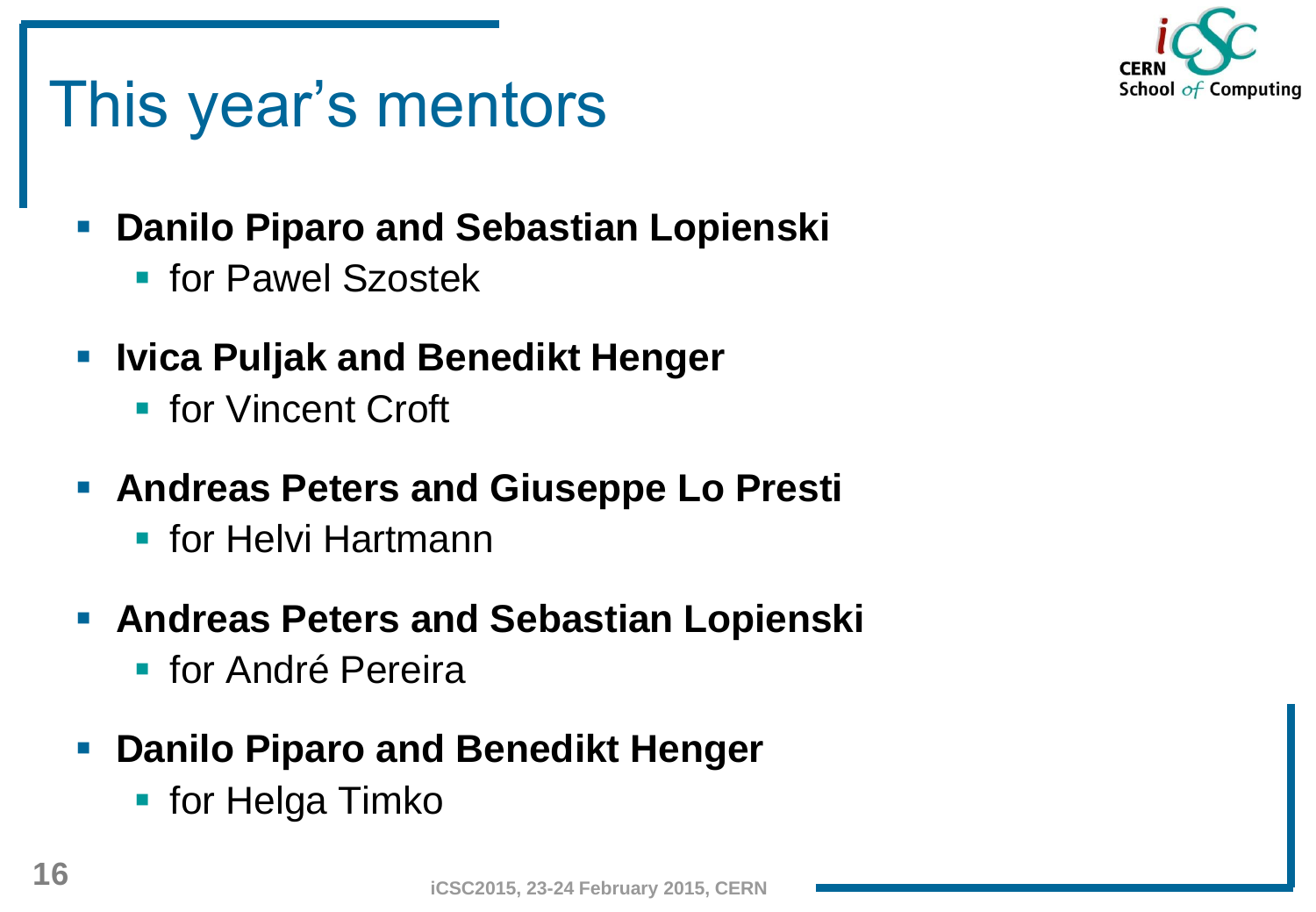# School of Computing

### Booklet

- **A printed booklet is available to all registered participants**
- **Few extra copies are available**





"Where students turn into teachers"

#### 23-24 February 2015

#### **Lecturers**

**Vincent CROFT Helvi HARTMANN Andre PEREIRA Pawel SZOSTEK Helga TIMKO** 

National Institute for Subatomic Physics (NIKHEF), RU-Nijmegen, Netherland Frankfurt Institute for Advanced Studies, Germany LIP-Minho, Braga, Portugal CERN, Geneva, Switzerland **CERN**, Geneva, Switzerland



- Why CPUs have multiple levels of cache?
- Differences between 32 and 64-bit architecture
- Exploring data and visualisations using R, Python and Hadoop
- Approaches for message passing in distributed computing
- Differences between various memory technologies: DRAM, SDRAM, NVRAM?
- Scalability of software in multicore architectures
- Using GPUs and CUDA in multicore environments
- Simulations in Acceleration been dynamics
- Understanding computing requirements in Accelerator been simulations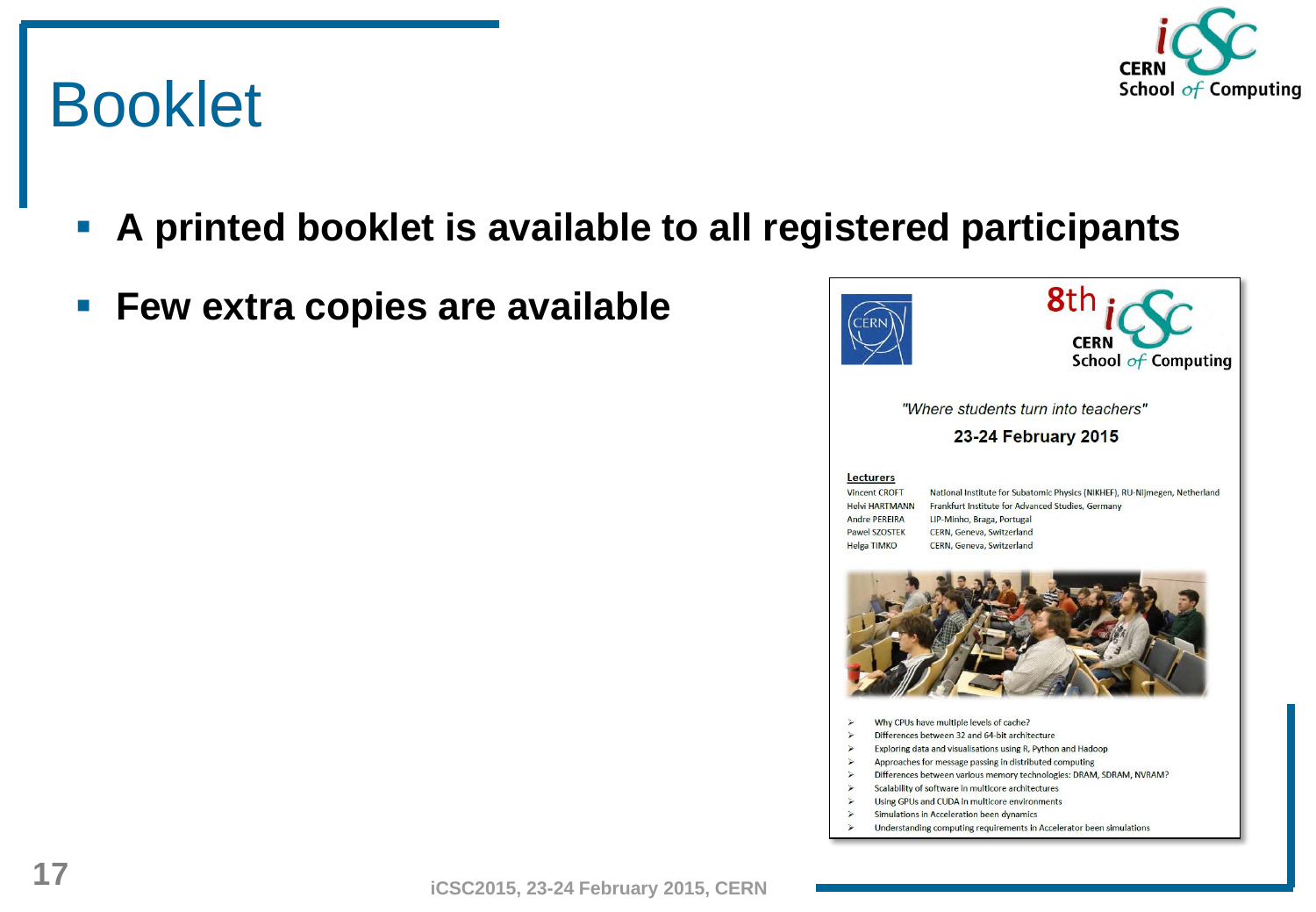

#### The next event

- **The thematic CSC 2015**
- **Split, Croatia**
- **Registration already closed**



"Efficient, Parallel Programming and I/O for Big Data in Science"



Yasemin Hauser, CERN

E-mail: computing.school@cern.ch

**Lecturers** Sebastien Ponce, CERN, Geneva, Switzerland Andrzej Nowak, CERN, Geneva, Switzerland Danilo Piparo, CERN, Geneva, Switzerland Ivica Puljak, University of Split, Croatia